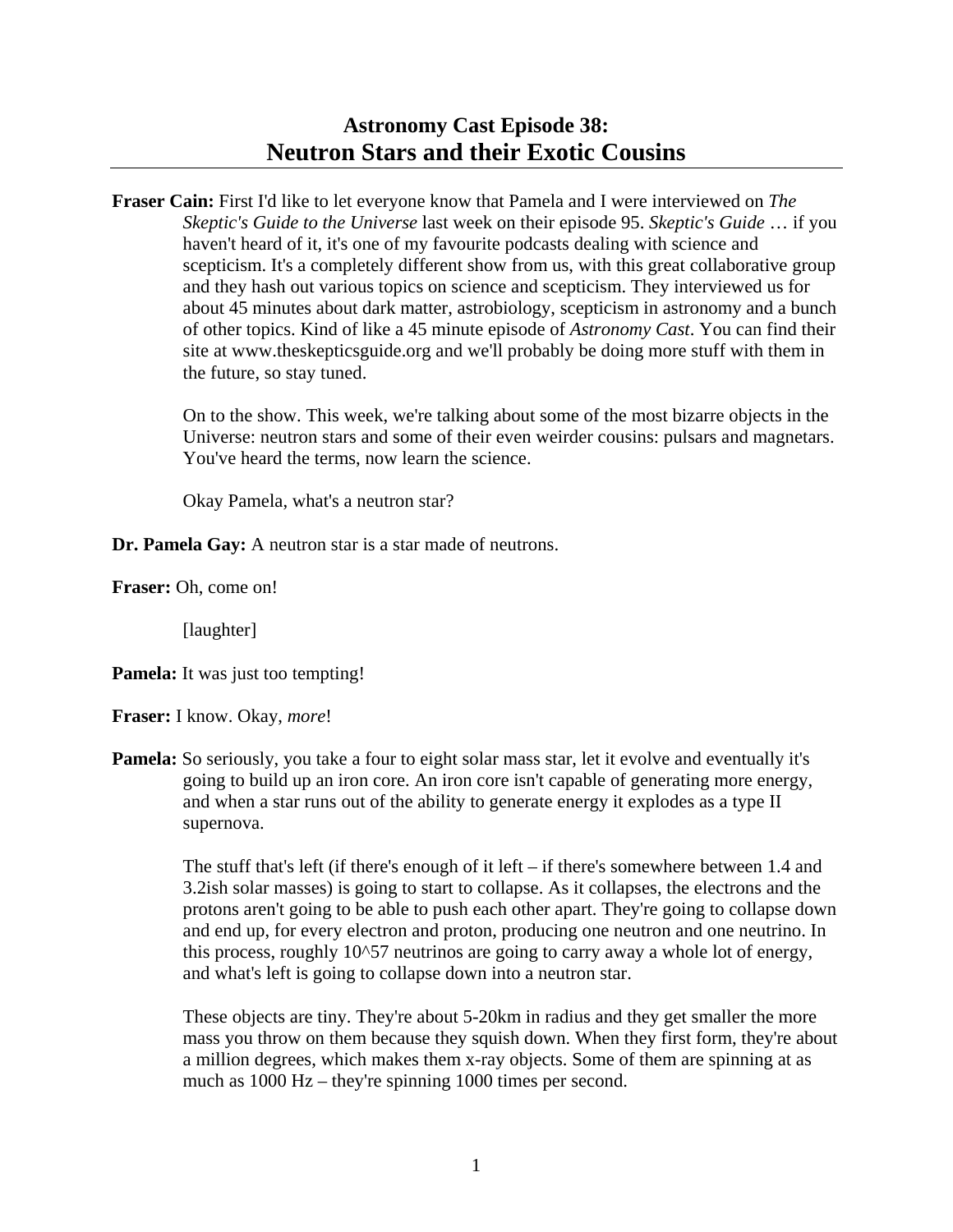How's that for an explanation?

**Fraser:** All right, that's good.

[laughter]

 Now, if I remember my supernova conversation with you, if you get a star that's too big, 50 times the mass of the Sun, it just detonates and goes kaboom, right? And there's nothing left.

**Pamela:** Right. Yes, exactly.

**Fraser:** But if it's smaller, as you say, if it's in this four to eight solar mass range, it explodes as a supernova but something's left. If it gets any bigger, is that where you get a black hole?

**Pamela:** That's where you get a black hole.

**Fraser:** Okay, it has more mass than our Sun – which is just going to become a white dwarf, right?

**Pamela:** Right.

- **Fraser:** So if it's in that in between range, four to eight solar masses, it doesn't have enough mass to become a black hole, but I guess the process is kind of the same, right? It's collapsing down and then it just goes beyond a neutron star and turns into a black hole. So we're talking about those lucky stars in the four to eight solar mass range that can turn into a neutron star.
- **Pamela:** The really, really big stars... they don't even quite get to the iron core part. They just blow themselves apart. The slightly smaller stars will actually end up becoming black holes, and it's the even smaller ones (that are still on the huge side of the stellar mass distribution) that become the neutron stars. So there's a whole continuum of ways that stars can blow themselves to smithereens.

**Fraser:** And we've got gravity overcoming the strong nuclear force, is that right?

# **Pamela:** Yes.

- **Fraser:** So normally you've got a proton and an electron and it just gets mashed together into a neutron?
- **Pamela:** It gets mashed together into the neutron. This is actually the weak force at play when you're transforming the arrangement of the quarks, where you're going from one configuration of up and down quarks to another configuration of up and down quarks and flying off neutrinos.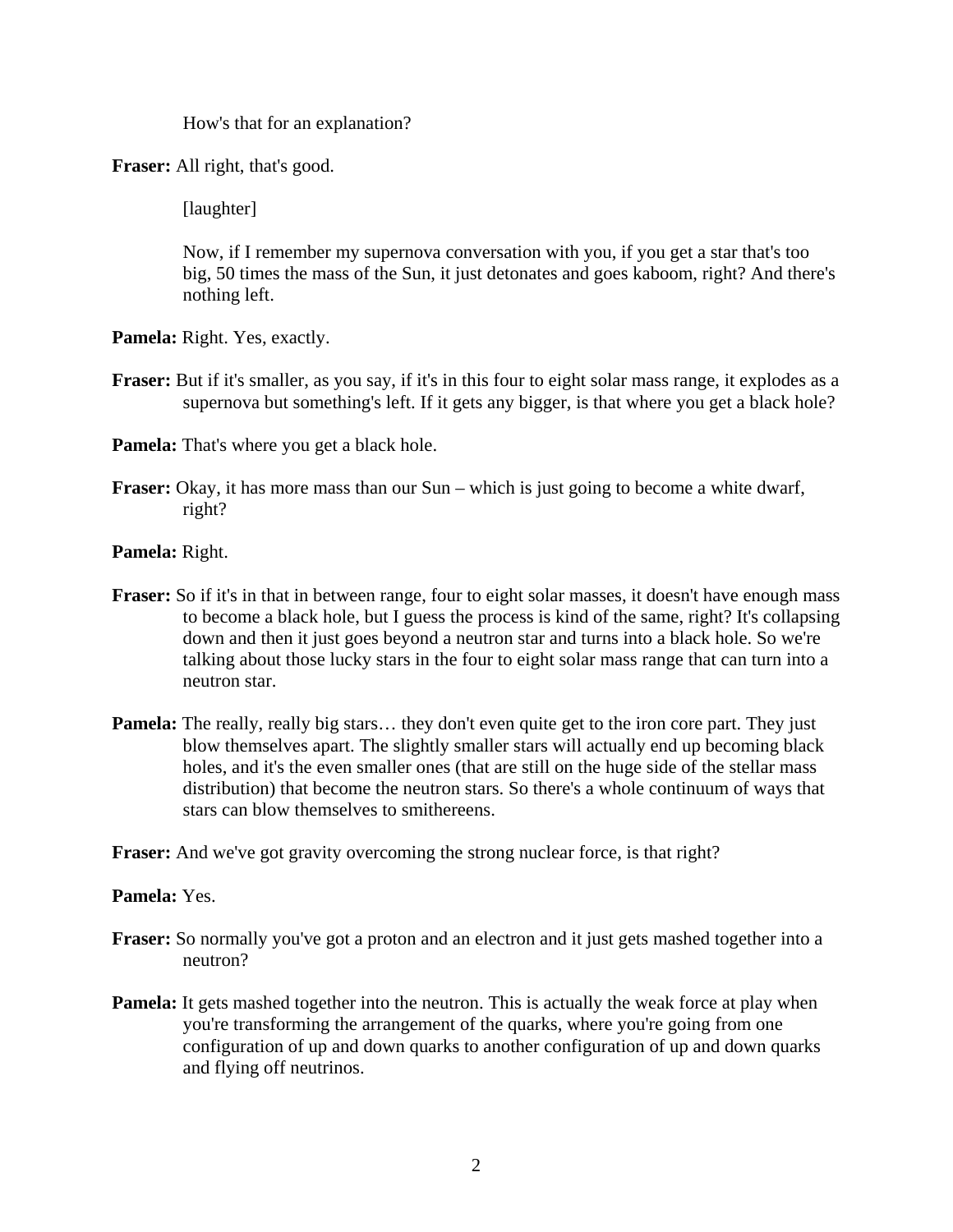**Fraser:** So if I could see a neutron star, what would it look like?

**Pamela:** They are just hot objects, so when we look at them we don't see anything in particular that's different about them because they're primarily neutrinos. In fact, they have an outer metallic shell around the neutron core. They glow really, really hot and we see them as what's called a black body.

 A typical example of a black body is a rock. If you take a rock and you heat it up, it will eventually start to glow red. This is sort of like what Captain Kirk likes to do with phasers when they're abandoned on strange alien planets. If you keep heating the rock up with Capt. Kirk's phaser, it's eventually going to glow white. If you keep going, the rock will probably vaporize. If you keep going and you're dealing with something that doesn't vaporize, it will eventually be hot enough that it's giving off light in the x rays.

 With neutron stars you have an object so hot that they're emitting light in the x rays. They're also giving off light in other colours, but it's in x rays that they particularly stand out all across the sky. There's actually some pretty neat Chandra images that look like you're looking at Christmas tree lights through fog because all the slightly different shades of x ray they artificially make different colours. It's a quick and dirty way to find lots of neutron stars quickly – with x rays.

**Fraser:** So they artificially turn low energy x rays into red and high energy x rays into blue?

- **Pamela:** ...Yeah, something like that. They make some decision on this is this, this is this.
- **Fraser:** Right, so they're blazing in the x rays, but they're not necessarily blazing in the lower spectrum at all.
- **Pamela:** They're just too small to give off a whole lot of light that we're going to notice above the background of everything else. You have something that's basically the size of Manhattan. It's giving off vast quantities of light per square metre, but it only has so many square metres. When you look out across the sky, you can have a neutron star happily emitting light, but it's competing against things like Sirius, Betelgeuse, Rigel – all these bright objects – against nebulas, background galaxies… so they're going to get lost.

 If you instead turn Chandra at the sky and start looking around the sky in x rays there's not a lot of stuff out there that's hot enough to be emitting x rays. All of a sudden neutron stars start springing up against the background sky.

- **Fraser:** Now can neutron stars be part of a binary object, is that another way you can see them yanking a star around with it's gravity?
- **Pamela:** You can see them yanking stars around with their gravity, and they can also build up accretion disks. If one of these high mass objects gets too close to their companion star, they can start stripping material off of the companion star. This will make them what's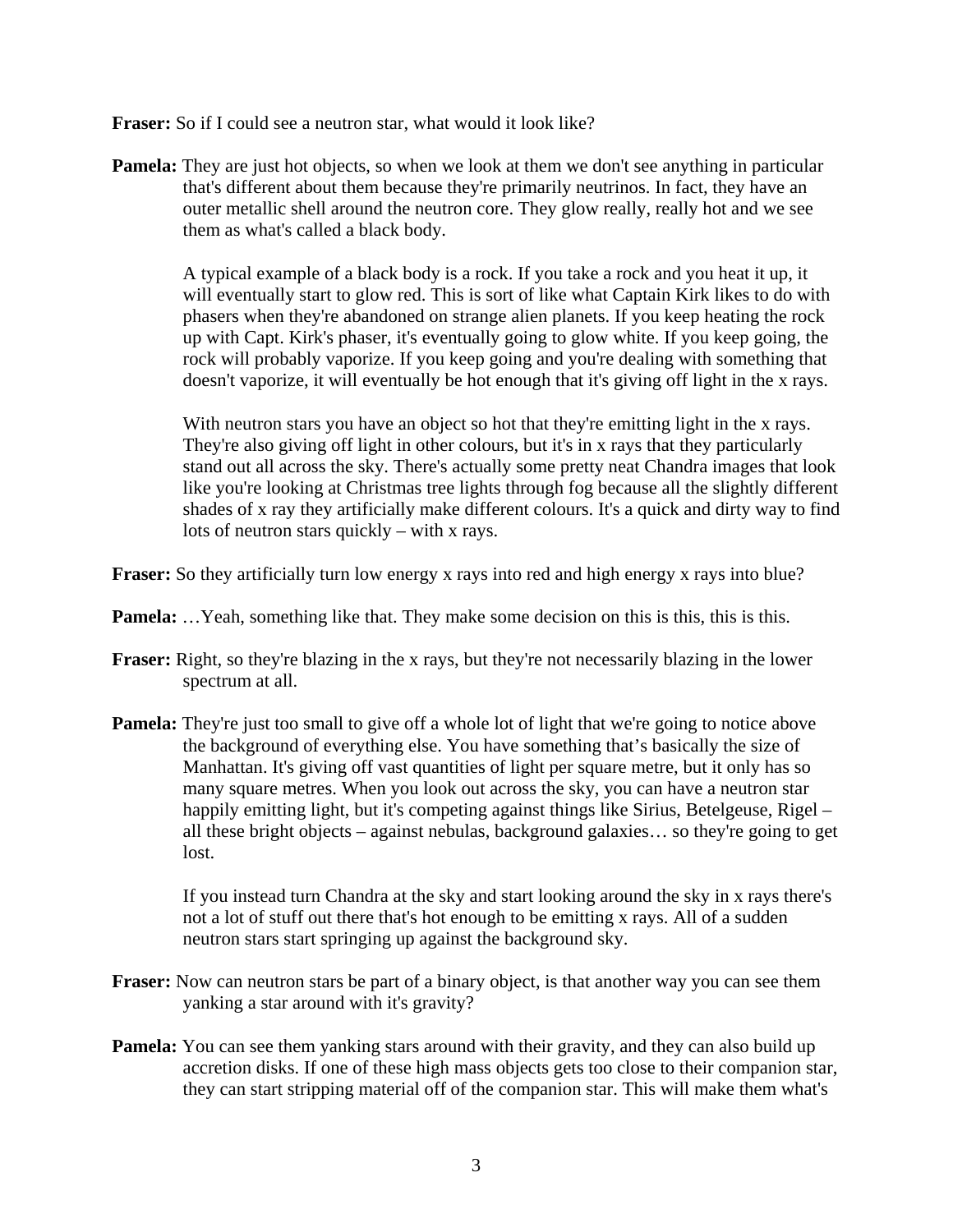called a cataclysmic variable: a star that strips off material, forms an accretion disk and periodically the accretion disk undergoes it's own related nuclear reactions and flares up into a nova event.

- **Fraser:** So you might have mini pieces of stars reactions like fusion reactions going on outside the neutron star as it's dragging this material in.
- **Pamela:** Exactly. You get this pancake disk where within the disk the densities and temperatures become identical to the centre of the star. So you have the nuclear fusion process going on within the accretion disk.
- **Fraser:** I guess if the neutron star gets too much mass it might tip over the limit and turn into a black hole.
- **Pamela:** That is also a problem to be considered, and when you get two neutron stars that end up orbiting together and eventually collapsing together, that's another way to form a black hole. In that case you get a short duration gamma ray burst in the process.
- **Fraser:** Right, which we talked about a couple of weeks back.

**Pamela:** Exactly.

**Fraser:** All right, so what is a pulsar and how is that different from a neutron star?

**Pamela:** Well, all pulsars are neutron stars, but not all neutron stars are pulsars.

 If you have a generally young, just formed neutron star that has a fairly strong magnetic field and is rotating quickly, that magnetic field can channel materials through the field. Electrons, other charged particles… they're going to follow the magnetic field lines. Because pulsars are rotating and because rotating charged particles generate magnetic fields, there's all sorts of complicated, scary physics going on… you can end up with very strong magnetic fields that create basically jets of particles.

 These jets of particles appear in radio observations. So when you look at a pulsar in the radio, you can use them as some of the most accurate clocks in the Universe. We look at them and every time we hear a beat of the clock, what's happening is the beam of the pulsar is passing in front of our telescope.

 One of the neat things about this is we could be looking at a neutron star and never know it's a pulsar because it's pointed away from us. We only see pulsars as pulsars when that magnetic field's poles are pointed at the planet Earth and our radio telescopes are able to intercept the radio signal.

**Fraser:** So it's kind of like a lighthouse turning and so we will only know there's a lighthouse over there when the beam from the lighthouse passes over our boat.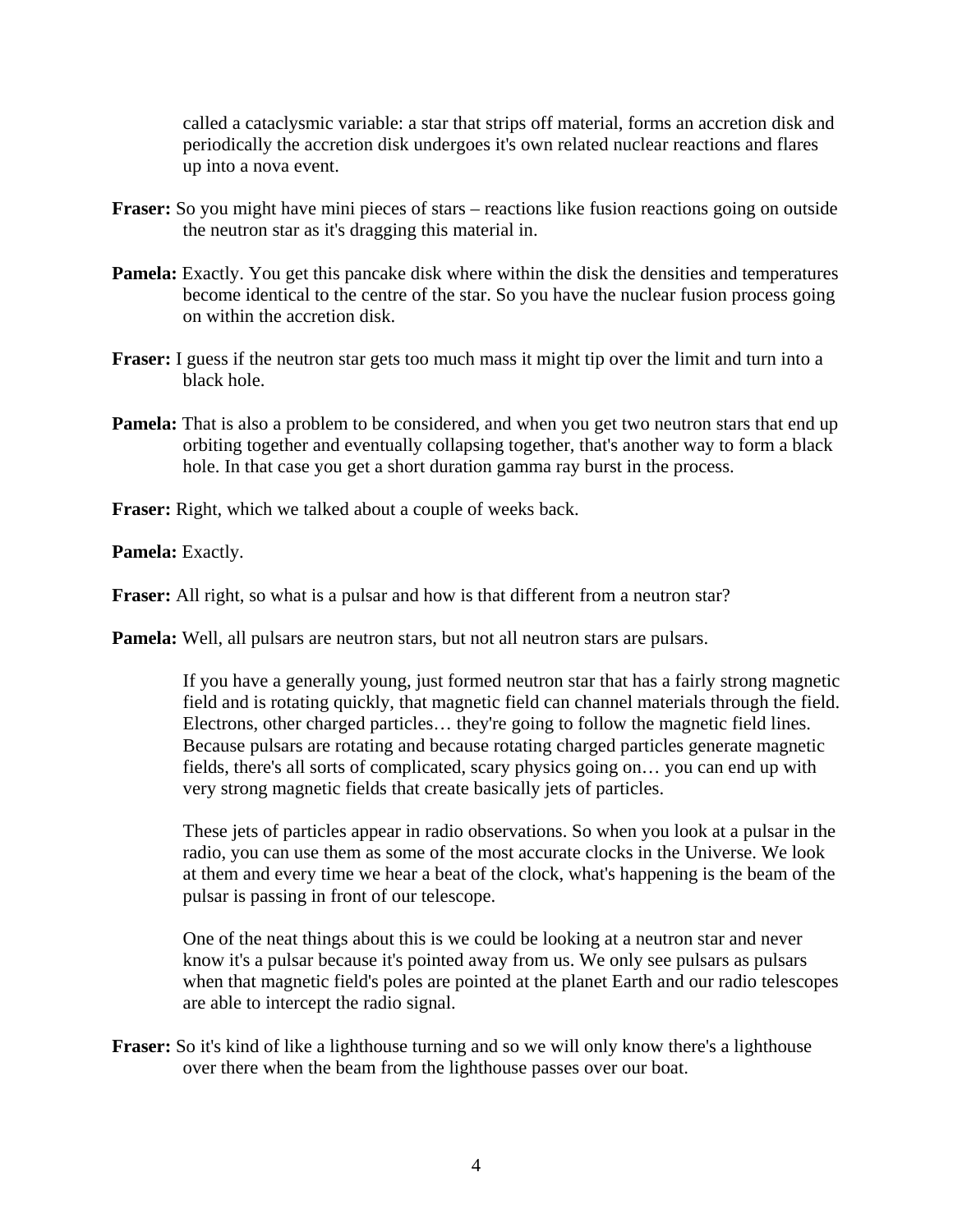**Pamela:** Exactly, and this is one of the weird cases where you have to imagine a lighthouse where one side of the two-sided spotlight points slightly up to the sky, and the other part points slightly down toward the water. If you're a person at the foot of the lighthouse looking up at the lighthouse, you're only going to see one of those two beams: the one that's pointed down toward the water.

> But if you're flying over the lighthouse you're only going to see the one that's pointed up at the sky. So in the case of pulsars, the magnetic fields' pulls aren't necessarily (and in fact we don't think they are) lined up with the rotational axis of the star.

**Fraser:** How fast can they be rotating?

**Pamela:** This is where they're going 1000 Hz – 1000 rotations per second. They slow down over time, though.

**Fraser:** How can you have… Our Sun, doesn't it take days to rotate?

**Pamela:** It rotates on roughly a one month schedule.

**Fraser:** Right, so how can a neutron star rotate thousands of times a second?

**Pamela:** Well... anyone who's watched an ice skater spin in any of the competitions (the worlds, the Olympics), they hold their arms out and gracefully, slowly spin around smiling, and then they pull their arms in and start whipping into vastly faster speeds. Now, they're just going from having arms extended to arms in. That's not a huge difference in the grand scheme of things.

We're looking at a four to eight [solar] mass object that ends up admittedly being only 1.4 to 3.2 solar mass object, that's going from normal star size down to the size of Manhattan. So in the process of squishing down, it takes all of its angular momentum, it takes all of its rotation and the rotation speeds up as the object compresses smaller and smaller.

 The process of the supernova itself can also give the star a kick and increase its rotation rate. It also sometimes kicks it out of the supernova remnant, which means we're sometimes finding pulsars that are sort of roaming freely, and we also find supernova remnants that don't have a neutron star or black hole in their centre.

**Fraser:** Now, you mentioned briefly that a pulsar slows down. How does that happen?

**Pamela:** The energy it's giving off in the process of pulsating has to go somewhere. As the material is getting streamed out, it's carrying the rotational energy away and turning it into kinetic energy. We're just changing the type of energy and as the energy goes away from the pulsar, then you also end up with the pulsar slowing down with time.

**Fraser:** Right, okay.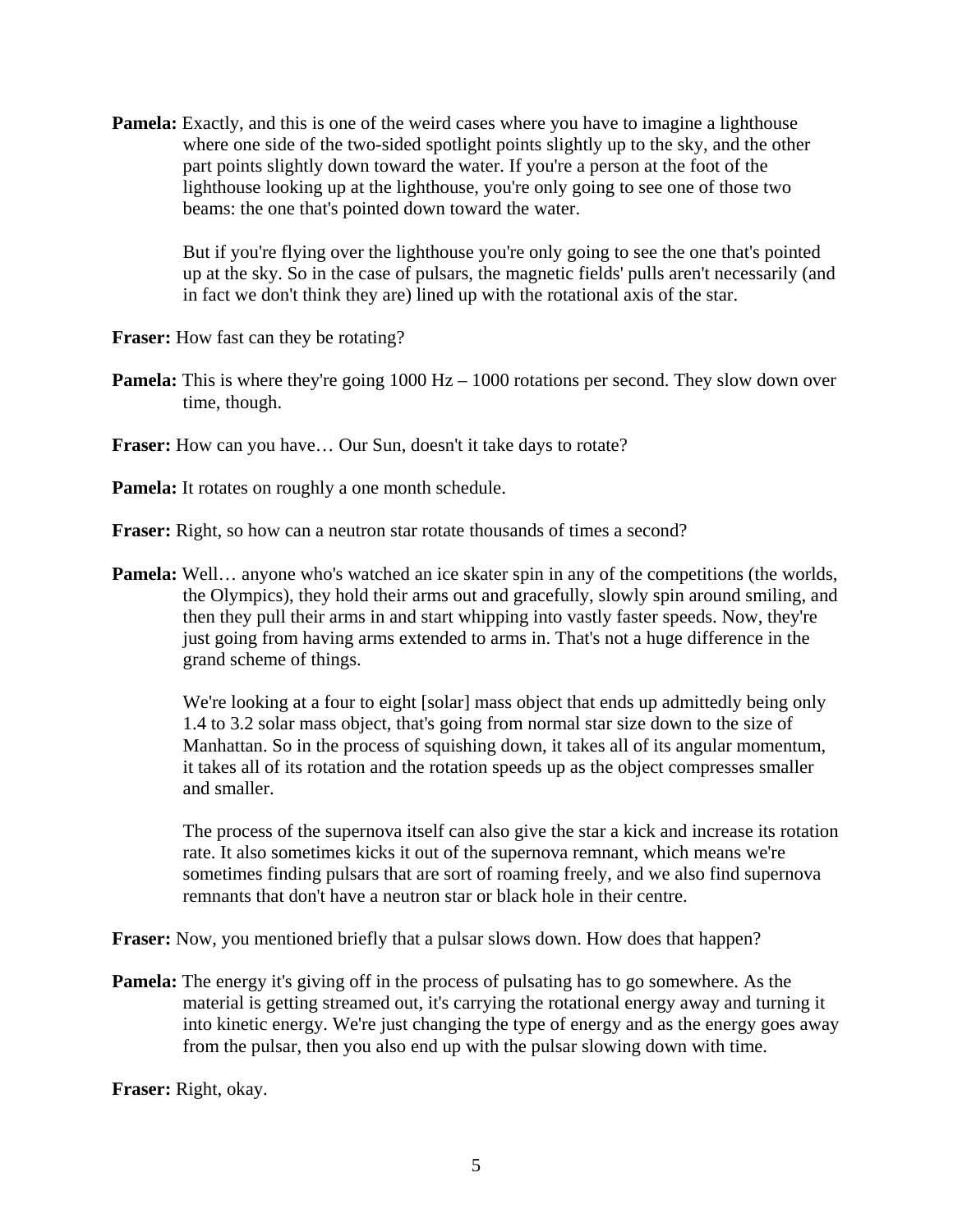- **Pamela:** It's all about the energy. Think of it as... you're standing there throwing rocks while you're rotating. As those rocks go out in straight lines, your rotation is going to slow down.
- **Fraser:** I'm just surprised that astronomers would be able to detect that slowing down of speed. It must be tiny.
- **Pamela:** Well, they're such precise pulsaters, that we can detect changes on the order of fractions of a millisecond and some of them have been observed for enough decades that we can start to see noticeable changes in their pulsation rate. So in the course of a year they're as accurate as an atomic clock. Looked at over the course of years, those fractional changes build up, and we can see the changing period.
- **Fraser:** Wow. Okay, so then what is a magnetar?
- **Pamela:** A magnetar is this new thing that we're just starting to understand. It was first put forward theoretically back in 1992 by Robert Duncan and Chris Thompson. Rob Duncan was actually at the University of Texas where I was. I got to hear some of the early talks in the mid-90s, which was kind of cool.

 These are a special type of neutron star that has an especially strong magnetic field. Not all stars are created equal, that's what makes the Universe exciting. Some stars start off with an intrinsically large magnetic field, and when you collapse down the star you also collapse down the magnetic field, confine it to a smaller area, and it gets stronger.

 I have to admit understanding what's called magneto-hydro-dynamics, the study of how magnetic fields arise in stars and all that sort of stuff is a bit beyond my ability to get at the mathematics of. They say in astronomy there's two ways to confuse anyone: one is you ask how does this magnetic field affect that and the other is asking how does that look in three-dimensions. Understanding magnetars requires that you understand both magnetic fields and three-dimensional fluid modelling of degenerate mass, which is just a lot of scary words which means: it's hard.

 These folks, they figured out, using complicated modelling, that you can talk a star with a strong magnetic field and create a neutron star that initially has an uber-strong magnetic field. They estimate that perhaps only one in ten neutron stars, when first formed, has the potential to be a magnetar, and of those that actually become magnetars, they'll only last for about 10 thousand years, which on cosmic scales is a really short period of time.

 So you have a neutron star, that has an anomalously high magnetic field for a short period of time and they do weird things. Some magnetars are considered to be what are called anomalous x ray pulsars. These are slow rotating. They rotate every 5-12 seconds instead of the 100 or 1000 times per second you'll see in some of the fast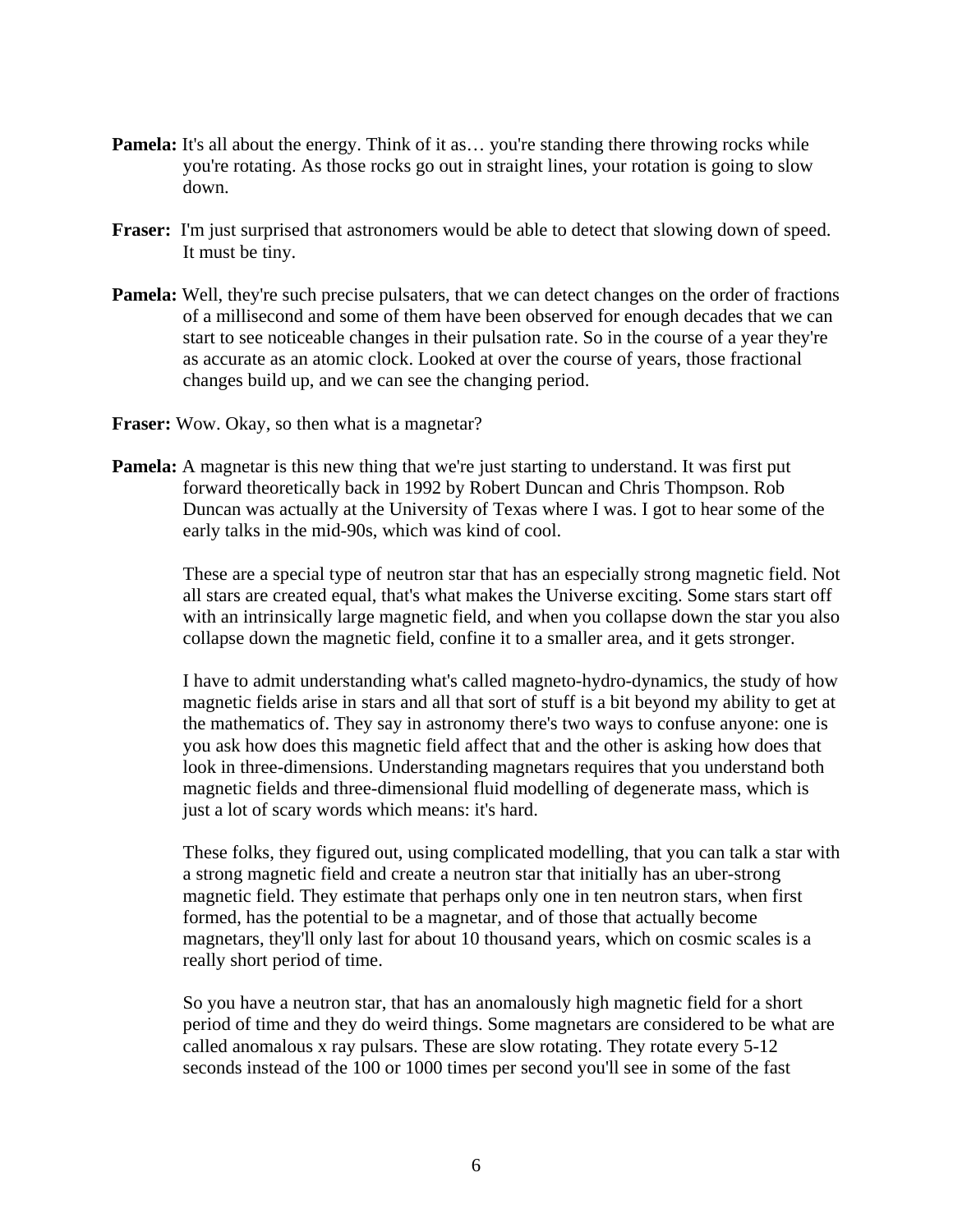rotating ones. They have extremely high B-fields, and periodically they'll give off bursts of x ray energy.

**Fraser:** Sorry, what's a B-field?

**Pamela:** Sorry – magnetic field. I slipped into astronomy jargon. They'll have an extremely high magnetic field, which physicists call a B-field for no obvious reason that I know. We're starting to find these. So we have these anomalous x ray pulsars.

 We also have things called soft gamma ray repeaters; there's only four of these known. These are objects that give off low-energy x rays randomly, and repeatedly. So, here we are: we have a sub-class of neutron stars, and then we have two sub-classes of that. All of these are short-lived, very special events that can be very dangerous.

 There was an object that went off December 27 of 2004. This particular object, SGR 1806-20 gave off enough energy that it sort of went through the sides of some space telescopes and still managed to get detected. So the energy didn't go in the front of the telescope, where energy should enter. It instead went through the side, side-hit the detector, and still managed to blind the detectors. It was a gamma ray event that was very determined to be seen. These things can give off as much energy in a tenth of a second as our Sun released in 100 thousand years.

 This particular object (which was just the other side of the centre of the Milky Way, only about 50 thousand light years away), gave off so much energy that our ionosphere actually bloated up. It changed the ionosphere of our entire planet from 50 thousand light years away. If that same object had been ten light years away, the Earth's ozone layer would've been completely destroyed. It would've been an event similar to 12 kilo tonnes of TNT nuclear blast at 7.5km.

**Fraser:** Everywhere.

# **Pamela:** Yeah.

- **Fraser:** So that's similar to like, we talked about the gamma ray burst going off and your neighbourhood just disappearing and the ozone layer letting in the radiation.
- **Pamela:** Yes. It's just frighteningly huge amounts of energy in very, very short amounts of time. If we'd been able to see in gamma ray light, it would've been the largest explosion observed by humans since Kepler's supernova back in 1604. This object would've been several times brighter than the full Moon. If you look at it in terms of total energy, it was brighter than the full Moon. We just don't see in gamma rays, instead several satellites took it for us. From the blighting their detectors temporarily incurred, we were able to know what happened.

**Fraser:** Now you brought this up, not me.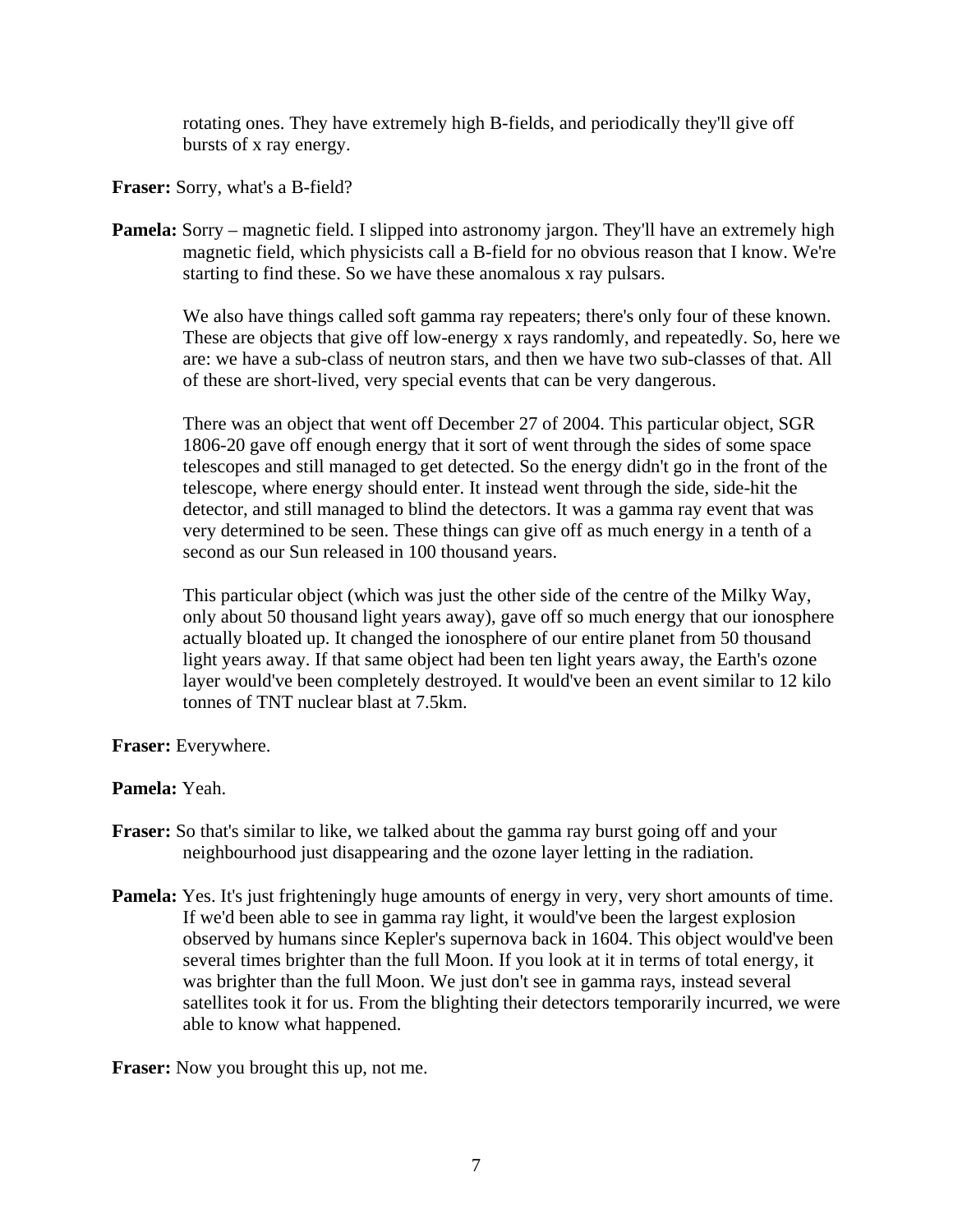## [laughter]

 I'll run with it. That's one way these things can kill us. Now, what if we had a pulsar reasonably close, firing out its jets? Would that be dangerous?

**Pamela:** It would be kind of dangerous. There's worse things in life that could happen. Being near two of these things that are coalescing is much more dangerous. The actual pulses coming off of a pulsar, in the grand scheme of things, are fairly low energy. It's radio lights. Our atmosphere can protect us from radio fairly well, so that's not too huge of a danger. Luckily, there's no magnetars that are known to be near us, so we don't have to worry about it too much.

 The real problem is if one of the magnetars does get too close, just its magnetic field can start to tear stuff apart. What you have to worry about is the rogue, high-magnetic field more than the pulse of the pulsar. Your typical magnetar might have a magnetic field of about  $10^{\text{A}}11$  teslas, or  $10^{\text{A}}15$  gauss. That's a huge magnetic field. For comparison, the Earth's magnetic field is about 30-60 micro-teslas, and just 10 gigateslas at the distance of the Moon would wipe out everybody's credit cards. So we're talking that one of these in our solar system and all of our plastic money no longer works.

### **Fraser:** Catastrophic!

### **Pamela:** Yeah.

- **Fraser:** But I'm sure like, your computers don't work, your television doesn't work, your radios don't work, your car doesn't work…
- **Pamela:** More importantly, the magnetic field of a magnetar at a distance of about 1000 km would start tearing apart human tissue because of the magnetic properties of water.

So, yeah. Dangerous magnetic field.

# **Fraser:** Yeah, but the chances of a neutron star getting within 1000km ...

**Pamela:** Yeah, not going to happen, but it's cool to think about.

**Fraser:** It's cool to think about!

 Now I wanted to talk a bit about how pulsars are used for predictions. Aren't pulsars being used to help confirm relativity?

**Pamela:** Yes. We look at them in all sorts of different ways. So, first of all there's the basic idea where you have a pulsar in a binary system. It's a high mass system, you start to get relativistic effects into the orbits. You have to take these into account in looking at the timing of the pulses.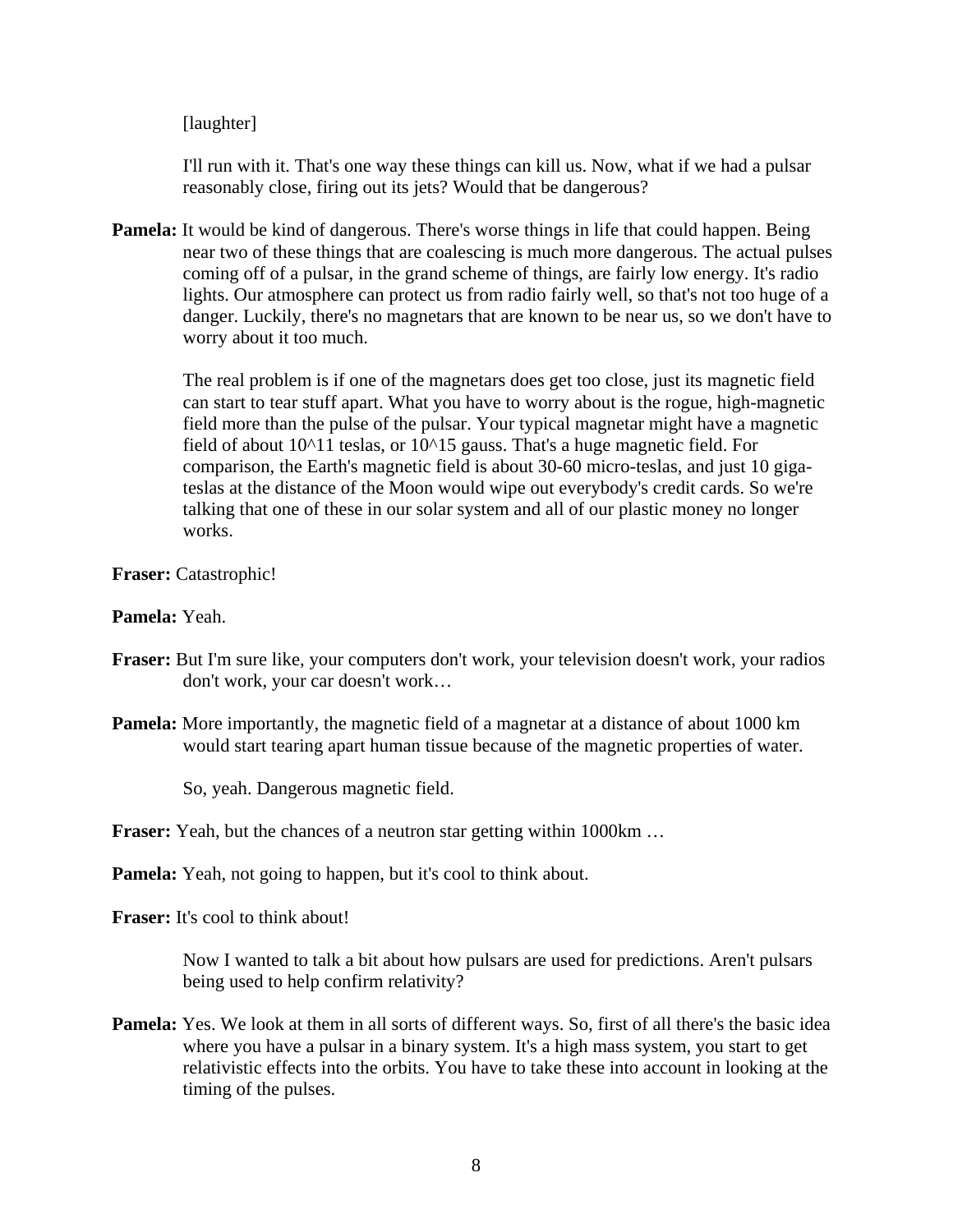As the object is orbiting, there's two different things going on: first of all, its distance is changing, and because the distance is changing, the amount of time that different pulses take to reach the Earth changes. So we see some change in the frequency of the pulses just due to the changes in the distance. The other thing that happens is you also end up with relativistic effects caused by the velocities involved. So we can use these to say how the timing is being effected in different ways that prove and (so far) don't disprove relativity.

**Fraser:** So this is the situation, I think, didn't Einstein call it "frame-dragging"?

**Pamela:** So, frame-dragging you get from fast rotating objects. These are fast rotating objects, so they're something we can pay attention to, to look at frame-dragging. We can also look at them in terms of if you have a pulsar and a black hole orbiting one another, you can start to see things like gravitational radiation. As gravity radiates away from the system and the orbits change over time, and you can get very accurate orbital measurements using pulsars to time the measurements.

**Fraser:** I have one last piece of research. Weren't planets discovered around a pulsar?

**Pamela:** That's actually one of the first ways that first we incorrectly and then did correctly find planets around another star. The first object that was a real set of planets was B1257+12, and this was a discovery made in 1992. I actually remember the day that the discovery was announced because I was working at Haystack Observatory in Massachusetts was all excited and wanted to buy me a beer, but I was 18 so he left.

**Fraser:** You were working in an observatory when you were 18??

**Pamela:** I'm a freak.

[laughter]

**Fraser:** Just dedicated. I think I was working in a comic book store when I was 18.

[more laughter]

**Pamela:** Yeah, I've been a freak for a long time, but it's *fun* to be a freak. Yeah, no I was working at Haystack Observatory in my home town, Westford Massachusetts doing basic data reduction of T Tauri stars. I was sitting there, minding my own business, measuring different parameters and great excitement broke out and I was too young to celebrate. It was sad. But, I remember the discovery and it doesn't have just one planet, but it has three planets associated with it and potentially comets. They're still sorting that out.

 What's neat here is we're looking at the smallest known planet-like things. In one case, the mass, compared to Jupiter, is 0.000063 Jupiter masses – tiny, tiny thing.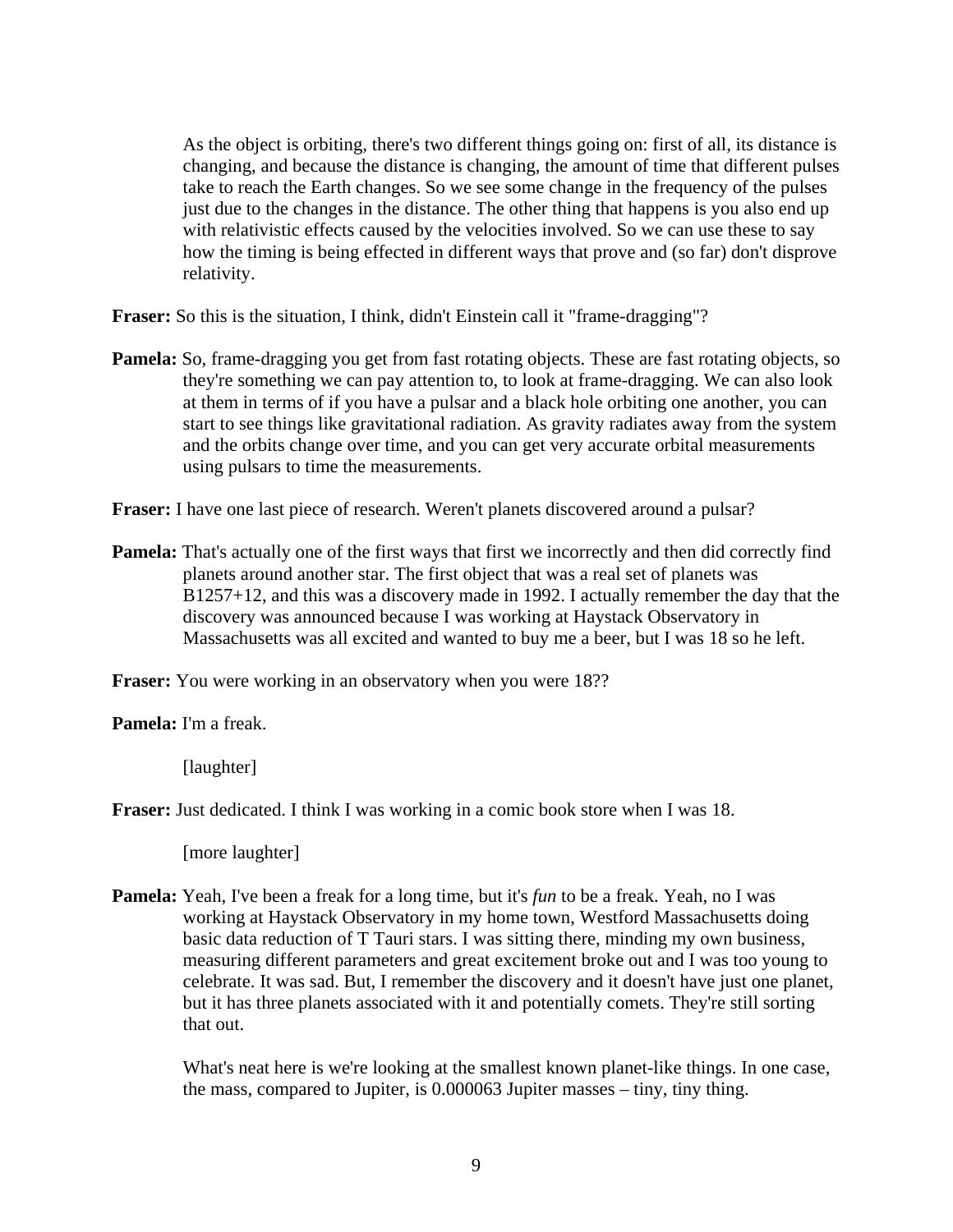**Fraser:** Is that smaller than Pluto?

**Pamela:** I don't know, but we can put that in the show notes. It's tiny. I don't think it's quite smaller than Pluto, but I could be wrong and we'll put the answer to that question in the show notes.

 The other two objects have more realistic masses. They're 0.014 and 0.012 Jupiter masses. Now what's cool about these objects is their potential histories. These are either things that survived a supernova explosion, in which case they're probably the rocky cores of former gas giants. So take Jupiter, blast it with a supernova explosion and the core that's left behind might be what one of these three objects are. The other possibility is the material that was given off during the supernova explosion recoalesced to form a new generation of planets out of the freshest recycled material you can imagine.

**Fraser:** Sort of like a change of life baby.

**Pamela:** Yeah, exactly.

- **Fraser:** But it must be a pretty awful existence, you can imagine the poor planet that's just being bathed in x ray radiation and pulsating radio waves. Wouldn't be a good place to live.
- **Pamela:** Yeah, it's not exactly... yeah, DNA wouldn't survive real well, but it's still neat to think that planets really can be found just about anywhere.
- **Fraser:** Even around a neutron star.

**Pamela:** Even around a neutron star.

- **Fraser:** What would you say are the biggest unknowns right now, what needs learning more about?
- **Pamela:** We're still trying to sort out the soft gamma ray repeaters and the x ray pulsars. What causes these different subclasses to form, what is their life expectancy, what is their frequency? It's just something new, some new idea to follow up on and learn about.

 What are the mechanisms necessary to form these huge magnetic fields? We're still trying to fully understand the source behind the magnetic field in our Sun. We're pretty sure it has to do with a dynamo that originates somewhere between the radiative and convective layers, but we're not positive.

 Here we are, working to piece together how magnetic fields are generated in a completely foreign type of object, something that's made out of matter that we can't even really create here on the planet (degenerate neutron material), and figure out how